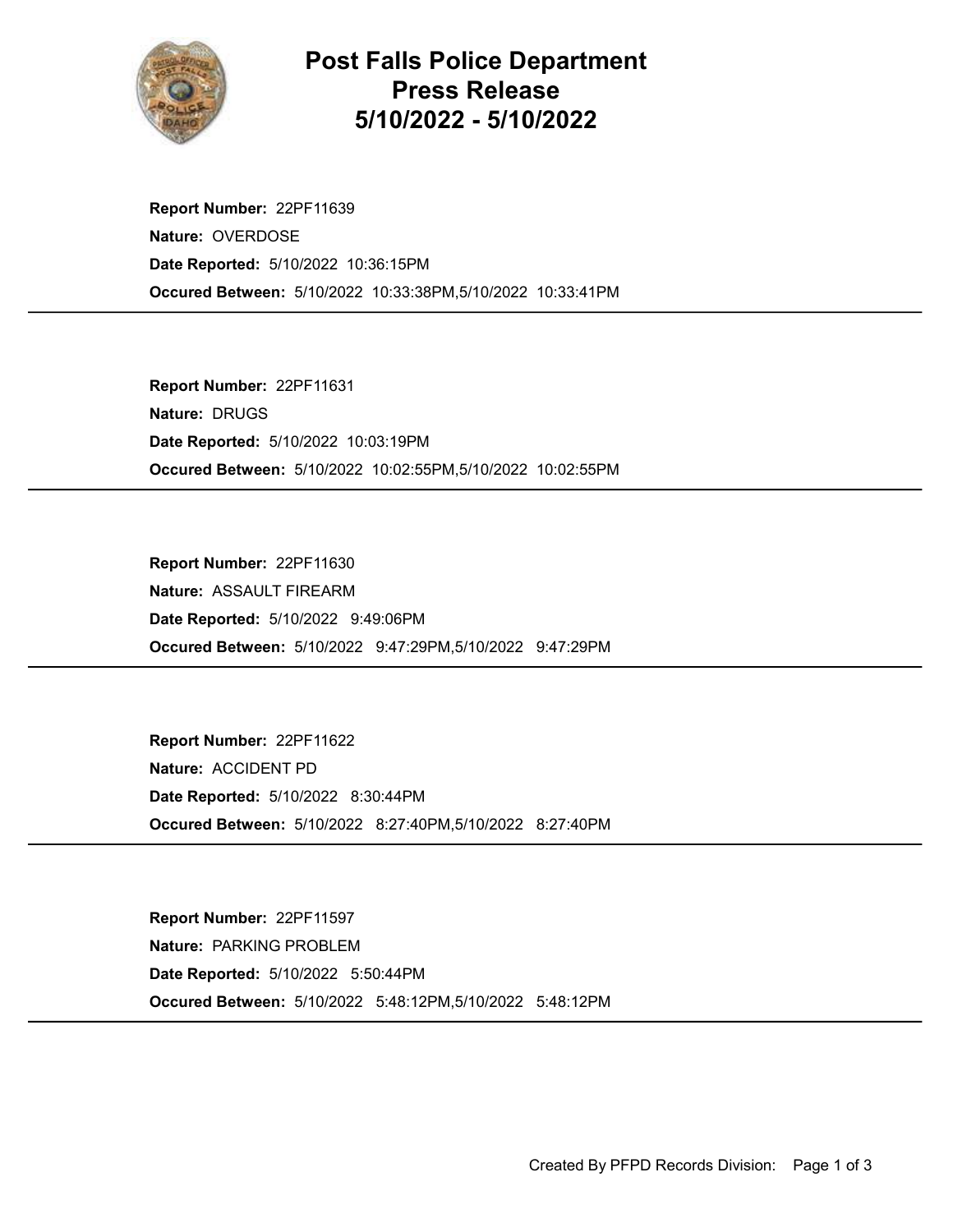Occured Between: 5/10/2022 5:09:08PM,5/10/2022 5:09:08PM Report Number: 22PF11592 Nature: ACCIDENT PD Date Reported: 5/10/2022 5:11:08PM

Occured Between: 5/10/2022 3:24:45PM,5/10/2022 3:24:45PM Report Number: 22PF11577 Nature: DEAD BODY Date Reported: 5/10/2022 3:27:35PM

Occured Between: 5/10/2022 3:19:57PM,5/10/2022 3:20:01PM Report Number: 22PF11576 Nature: ACCIDENT H&R Date Reported: 5/10/2022 3:22:22PM

Occured Between: 5/10/2022 3:20:12PM,5/10/2022 3:20:13PM Report Number: 22PF11574 Nature: ACCIDENT PD Date Reported: 5/10/2022 3:21:05PM

Occured Between: 5/10/2022 12:26:00PM,5/10/2022 2:18:04PM Report Number: 22PF11568 Nature: BATTERY Date Reported: 5/10/2022 2:19:14PM

Occured Between: 5/10/2022 1:10:41PM,5/10/2022 1:10:41PM Report Number: 22PF11557 Nature: SEX OFFENSE Date Reported: 5/10/2022 1:14:58PM